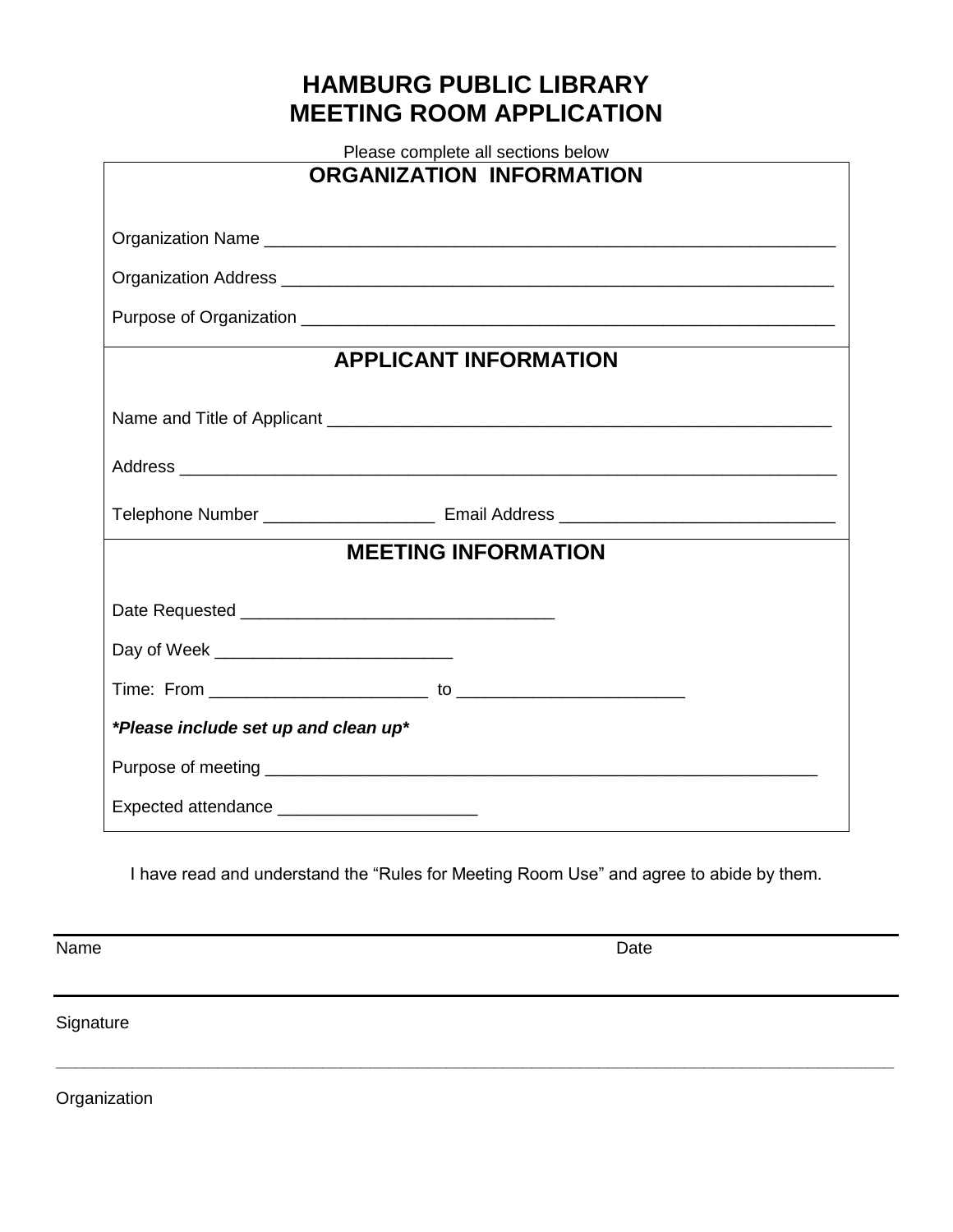

## **HAMBURG PUBLIC LIBRARY MEETING ROOM RULES OF USE FOR COMMUNITY GROUPS**

The Meeting Room of the Hamburg Public Library is a unique and different place which can serve several purposes, all aligned with the library's Mission Statement, "Connecting our diverse community with library resources that enrich, enlighten and entertain."

The primary purpose of the meeting room is to provide a place for the library to conduct a variety of different programs for diverse audiences. When the meeting room is not used for library programs, it is available for community meetings. At the Hamburg Public Library, the door is left open and it is available for library patrons to use. It is not intended as a silent study room or silent computer room, but all library patrons are welcome to use the space. The room is equipped with a sound system and appropriate music may be played at the discretion of the library manager. Quieter spaces are available elsewhere in the library, but in general terms, the library is an active and lively place, rather than a silent or very quiet place.

The Lake Shore Public Library meeting room is more traditional as it is separated from the public space of the library. This room is open only for library programs and for meetings that have been scheduled by the library.

- 1. Meeting rooms are available for use only during the Library's normal hours of operation.
- 2. Meeting rooms must be reserved in advance by groups for meetings. Meetings must be open to the public and all such reservations require the approval of the Director of the Hamburg Public Library or in his/her absence, the Librarian in charge. Meeting rooms are not available for private, individual use. Meeting room space is available for use by non-profit organizations (e.g. organizations engaged in educational, cultural, intellectual or charitable activities of interest and/or benefit to the community) All meetings must be free and open to the public. Reservations are granted dependent on availability and fairness to other groups. Reservations are not made more than 3 months in advance. However, if an organization wishes to reserve space well in advance of 3 months, ie a major event such as a garden show or an organization wishing to meet on a consistent basis, an accommodation can be made with the approval of the director.
- 3. Meetings must be conducted in such a way as not to disturb Library operations. The applicant is responsible for managing orderly behavior of all attendees. Adult supervision is required for any group of minors. Applicants and program participants are expected to conform to the Library's Rules of Conduct, copies of which are posted in the Meeting Room and available upon request.
- 4. Smoking and alcoholic beverages are not permitted. Refreshments may be served and are available for purchase from the Library Café at the Hamburg Public Library. The café vendor has a contract with the Town of Hamburg and has first rights for selling food in the library.
- 5. The Meeting Room must be vacated 15 minutes before closing time of the Library.